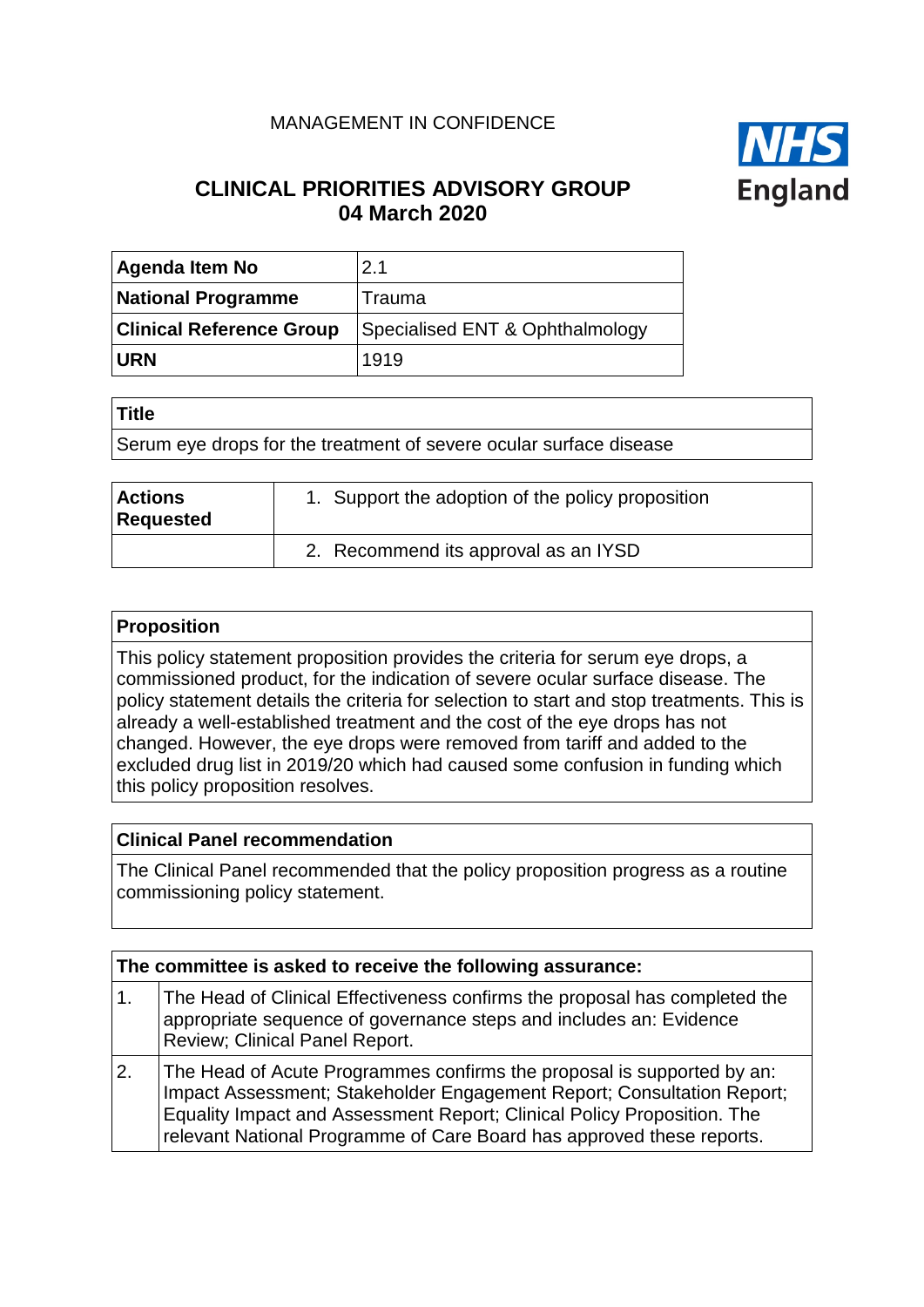| $\overline{3}$ .  | The Director of Finance (Specialised Commissioning) confirms that the impact<br>assessment has reasonably estimated a) the incremental cost and b) the<br>budget impact of the proposal. |
|-------------------|------------------------------------------------------------------------------------------------------------------------------------------------------------------------------------------|
| $\overline{14}$ . | The Clinical Programmes Director (Specialised Commissioning) confirms that<br>the service and operational impacts have been completed.                                                   |

| The following documents are included (others available on request): |                                              |  |
|---------------------------------------------------------------------|----------------------------------------------|--|
| 1.                                                                  | <b>Clinical Policy Statement</b>             |  |
| 2.                                                                  | <b>Engagement Report</b>                     |  |
| 3.                                                                  | Evidence Summary - 3 evidence papers         |  |
| 4.                                                                  | <b>Clinical Panel Report</b>                 |  |
| 5.                                                                  | <b>Equality Impact and Assessment Report</b> |  |

| <b>No</b> | Outcome<br>measures                                         | Summary from evidence review                                                                                                                                                                                                                                                                                                                                         |
|-----------|-------------------------------------------------------------|----------------------------------------------------------------------------------------------------------------------------------------------------------------------------------------------------------------------------------------------------------------------------------------------------------------------------------------------------------------------|
| 1.        | Survival                                                    | Not applicable                                                                                                                                                                                                                                                                                                                                                       |
| 2.        | Progression free<br>survival                                | Not applicable                                                                                                                                                                                                                                                                                                                                                       |
| 3.        | <b>Mobility</b>                                             | Not applicable                                                                                                                                                                                                                                                                                                                                                       |
| 4.        | Self-care                                                   | Not applicable                                                                                                                                                                                                                                                                                                                                                       |
| 5.        | <b>Usual activities</b>                                     | Not applicable                                                                                                                                                                                                                                                                                                                                                       |
| 6.        | Pain                                                        | Not applicable                                                                                                                                                                                                                                                                                                                                                       |
| 7.        | Anxiety /<br>Depression                                     | Not applicable                                                                                                                                                                                                                                                                                                                                                       |
| 8.        | Replacement of<br>more toxic<br>treatment                   | Not applicable                                                                                                                                                                                                                                                                                                                                                       |
| 9.        | Dependency on<br>care giver /<br>supporting<br>independence | Not applicable                                                                                                                                                                                                                                                                                                                                                       |
| 10.       | Safety                                                      | Noble et al (2004) reported a crossover study of 16 patients<br>(31 eyes, as one patient had only one eye). Patients were<br>randomised to be treated with three months of autologous<br>serum eye drops followed by three months of conventional<br>treatment, or three months of conventional treatment<br>followed by three months of autologous serum eye drops. |
|           |                                                             | During this trial, one patient developed cataracts causing<br>significant visual loss treated successfully by cataract<br>extraction. No other adverse events were reported.                                                                                                                                                                                         |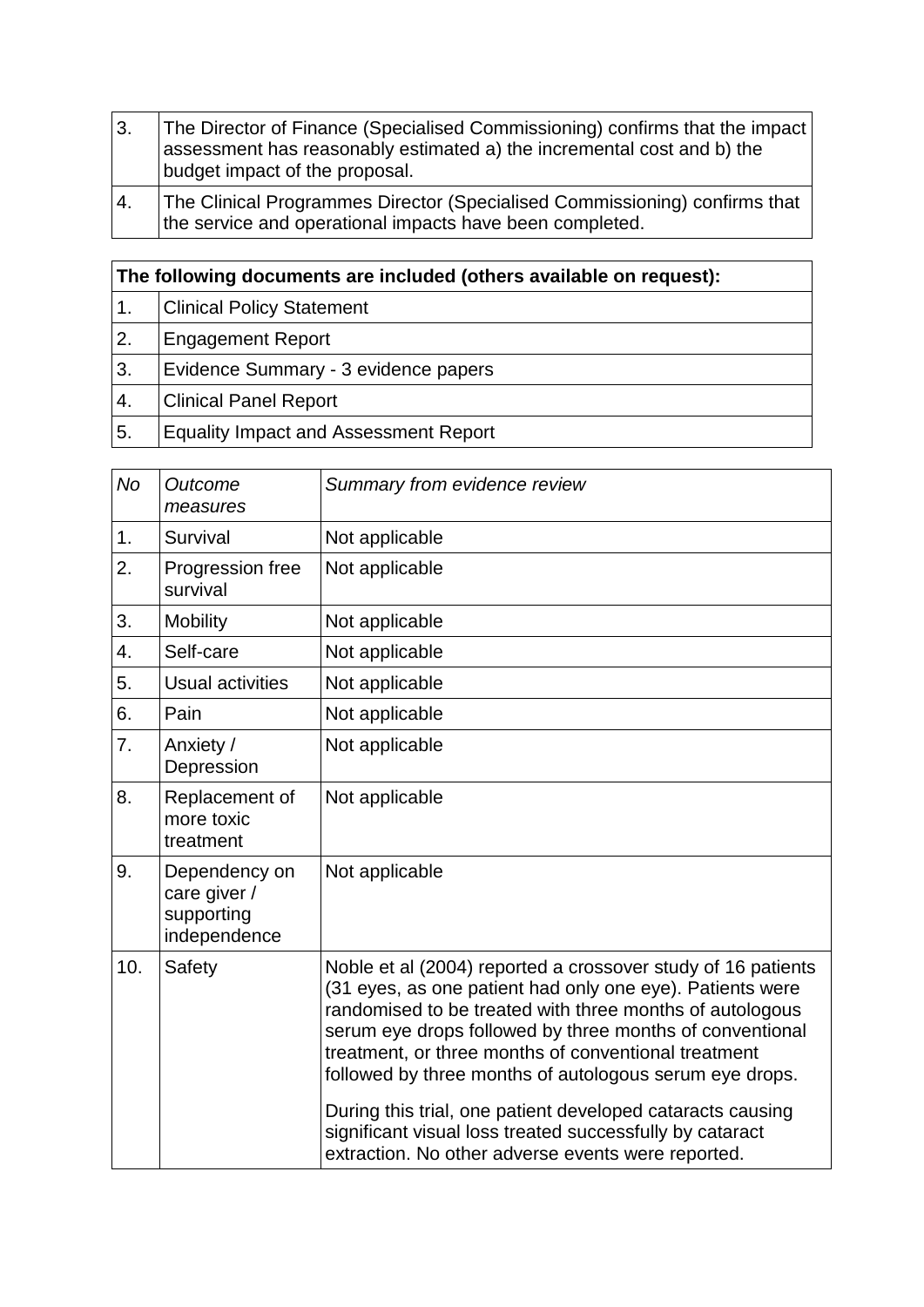| 11.       | Delivery of<br>intervention | Not applicable                                                                                                                                                                                                                                                                                                                                                     |
|-----------|-----------------------------|--------------------------------------------------------------------------------------------------------------------------------------------------------------------------------------------------------------------------------------------------------------------------------------------------------------------------------------------------------------------|
| <b>No</b> | Outcome measure             | Summary from evidence review                                                                                                                                                                                                                                                                                                                                       |
| 1.        | Rose Bengal<br>staining     | Rose Bengal is a bright red stain that is adsorbed to and<br>absorbed by compromised epithelial cells, mucus and<br>fibrous tissue. Following installation, the eye is observed in<br>white light.                                                                                                                                                                 |
|           |                             | In the absence of a complete tear film, and especially in the<br>case of mucin deficiency, rose Bengal is taken up by healthy<br>epithelial cells. Accordingly, this stain is especially useful for<br>investigating dry eye conditions; that is, a dry eye may<br>display extensive staining with rose Bengal, especially if<br>there is a mucin deficiency.      |
|           |                             | Noble et al (2004) reported a crossover study of 16 patients<br>(31 eyes, as one patient had only one eye). See table 1<br>section 10.                                                                                                                                                                                                                             |
|           |                             | No difference was detected between the two groups<br>(treatment with autologous eye drops, and treatment with<br>conventional treatment).                                                                                                                                                                                                                          |
| 2.        | Faces scale                 | The "faces" scale is a single item, seven category rating<br>scale where the subject is asked to grade their level of<br>comfort (or pain) to match the appearance of one of seven<br>"faces", which vary in apparent effect. The seven faces are<br>assigned scores of 1 to 7 so the response intervals are<br>assumed to be equidistant on a valid linear scale. |
|           |                             | Statistical techniques allow the conversion of categorical<br>data into valid linear measurement. This is gaining<br>widespread use in ophthalmology for visual disability and<br>quality of life outcomes assessment.                                                                                                                                             |
|           |                             | Noble et al (2004); reported a crossover study of 16 patients<br>(31 eyes, as one patient had only one eye). See table 1<br>section 10. 12 out of 16 patients reported an improvement in<br>comfort with treatment of autologous serum eye drops.                                                                                                                  |
| 3.        | Impression<br>cytology      | Impression cytology refers to the application of a cellulose<br>acetate filter to the ocular surface to remove the superficial<br>layers of the ocular surface epithelium. These cells can then<br>be subjected to histological, immunohistological, or<br>molecular analysis.                                                                                     |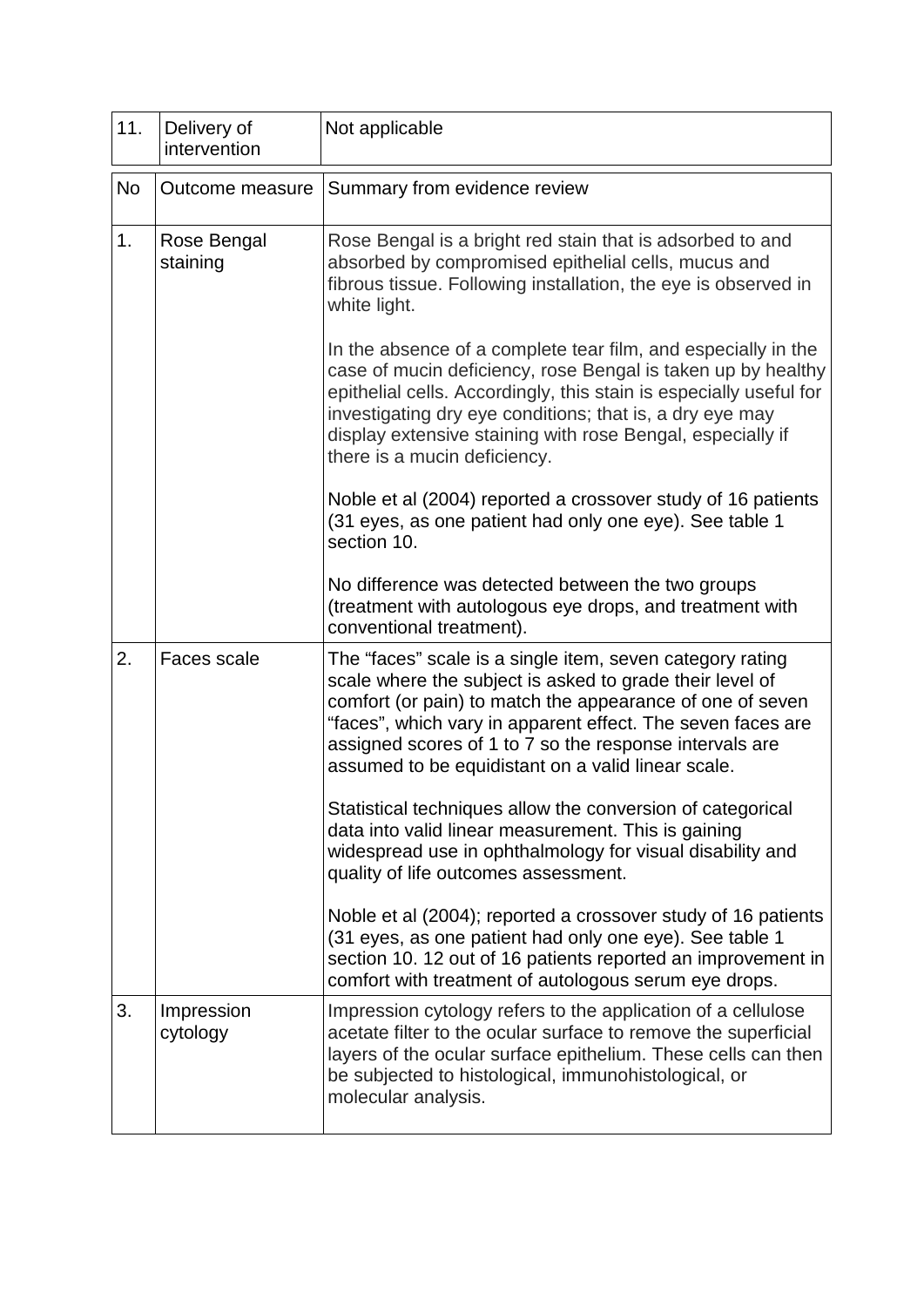|    |                            | Noble et al (2004) reported a crossover study of 16 patients<br>(31 eyes, as one patient had only one eye). See table 1<br>section 10.<br>Impression cytology analysis in 31 eyes confirmed a<br>statistically significant difference between serum and<br>conventional treatment (p,0.05, Wilcoxon) with impression<br>cytology being better on serum by inspection (n=25, 12<br>improved, three deteriorated, 10 unchanged).<br>Not all impression samples could be<br>graded ( $n=1$ ) or taken bilaterally ( $n=5$ ) and thus no<br>comparison was possible in six eyes.                                                                                                                                                                                                                                                                                                                                                                                                                                                                                                                                                         |
|----|----------------------------|--------------------------------------------------------------------------------------------------------------------------------------------------------------------------------------------------------------------------------------------------------------------------------------------------------------------------------------------------------------------------------------------------------------------------------------------------------------------------------------------------------------------------------------------------------------------------------------------------------------------------------------------------------------------------------------------------------------------------------------------------------------------------------------------------------------------------------------------------------------------------------------------------------------------------------------------------------------------------------------------------------------------------------------------------------------------------------------------------------------------------------------|
| 4. | Schirmer's test            | A Schirmer's test determines whether a person's eye<br>produces enough tears to keep their eye moist and healthy.<br>To conduct a Schirmer's test a piece of filter paper is placed<br>inside the lower eyelid of both eyes and the person closes<br>their eyes. After 5 minutes the filter paper is removed. The<br>clinician then assesses how far the tears have moved down<br>the paper. In general, the smaller the amount of moisture on<br>the paper, the fewer tears the person has produced. The<br>test is mainly performed on people experiencing dry eyes.<br>Franchini et al (2019) carried out a systematic review and<br>meta-analysis. They identified 19 randomised controlled<br>trials comparing the use of autologous serum eye drops to<br>controls (artificial tears alone, saline, placebo, bandage<br>contact lenses, umbilical cord serum, hyaluronic acid or no<br>treatment), with a total of 729 patients.<br>Results of the Schirmer test were available from five trials.<br>Pooled data did not show a clear difference on the Schirmer<br>test (mean difference 1.05; 95% confidence intervals range |
| 5. | Tear film break up<br>time | from -0.17 to -2.26) with the use of serum eye drops.<br>Tear film break up time is a clinical test used to assess dry<br>eye disease. Fluorescein is instilled into the patient's tear<br>film, and the patient is asked not to blink while the tear film<br>is observed. The tear film break up time is recorded as the<br>number of seconds that elapse between the last blink and<br>the appearance of the first dry spot in the tear film. A tear<br>film break up time of under ten seconds is considered<br>abnormal.<br>Franchini et al (2019) carried out a systematic review and<br>meta-analysis. See table 2 section 4.<br>Pooled data from six trials (544 eyes) showed a slightly<br>higher increase in tear film break up times in autologous                                                                                                                                                                                                                                                                                                                                                                         |